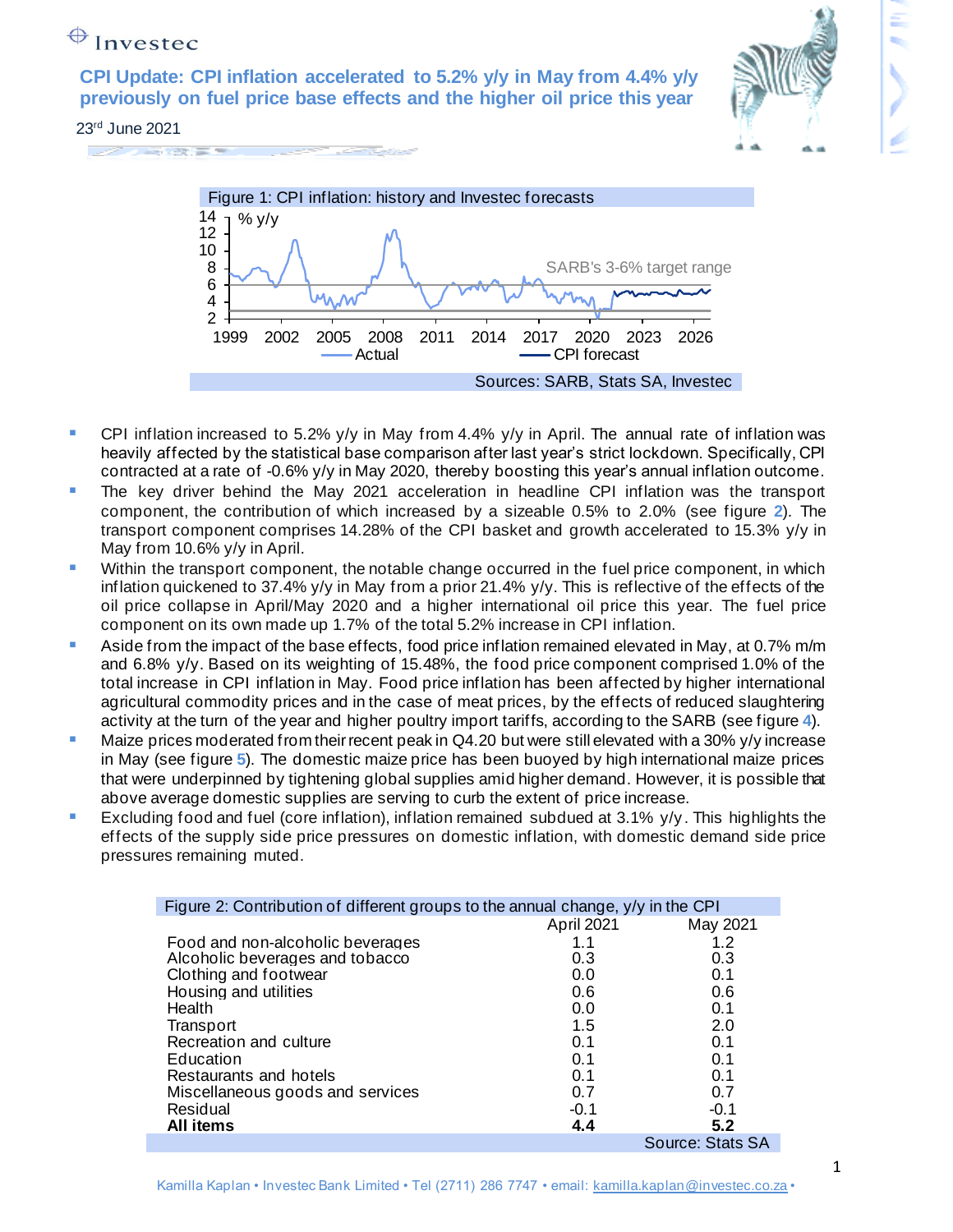**CPI Update: CPI inflation accelerated to 5.2% y/y in May from 4.4% y/y previously on fuel price base effects and the higher oil price this year**



#### 23rd June 2021







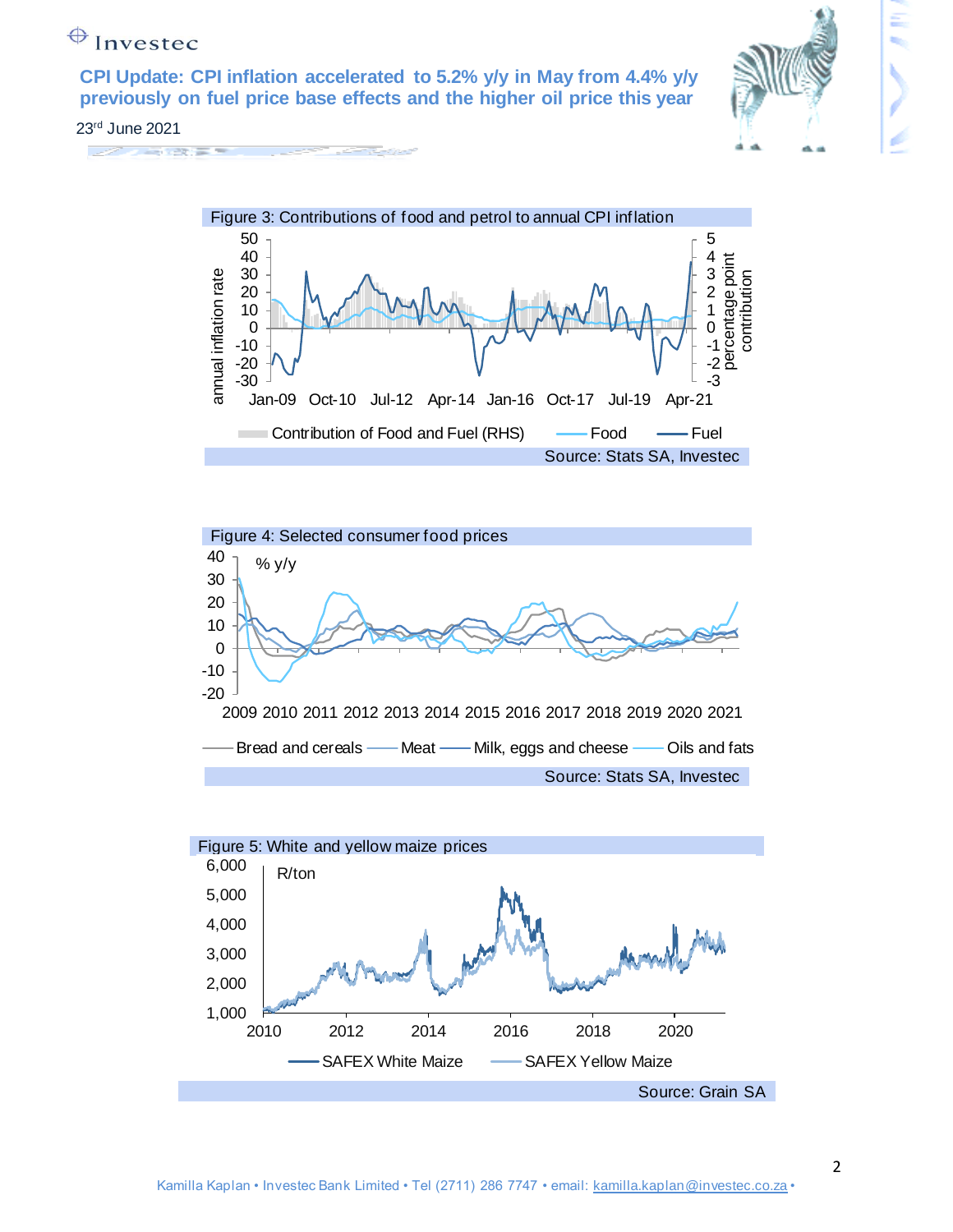#### **CPI Update: CPI inflation accelerated to 5.2% y/y in May from 4.4% y/y previously on fuel price base effects and the higher oil price this year**



Important Disclaimer – please read

For the purposes of this disclaimer, Investec shall include Investec Bank Limited, its ultimate holding company, a subsidiary (or a subsidiary of a subsidiary) of that entity, a holding company of that entity or any other subsidiary of that holding company , and any affiliated entity of any such entities. "Investec Affiliates" shall mean any directors, officers, representatives, employees, advisers or agents of any part of Investec.

The information and materials presented in this report are provided to you solely for general information and should not be considered as an offer or solicitation of an offer to sell, buy or subscribe to any securities or any derivative instrument or any other rights pertaining thereto.

The information in this report has been compiled from sources believed to be reliable, but neither Investec nor any Investec Affiliates accept liability for any loss arising from the use hereof or makes any representations as to its accuracy and completeness. Any opinions, forecasts or estimates herein constitute a judgement as at the date of this report. There can be no assurance that future results or events will be consistent with any such opinions, forecasts or estimates. Past performance should not be taken as an indication or guarantee of future performance, and no representation or warranty, express or implied is made regarding future performance. The information in this report and the report itself is subject to change without notice. This report as well as any other related documents or information may be incomplete, condensed and/or may not contain all material information concerning the subject of the report; its accuracy cannot be guaranteed. There is no obligation of any kind on Investec or any Investec Affi liates to update this report or any of the information, opinions, forecasts or estimates contained herein.

Investec (or its directors, officers or employees) may, to the extent permitted by law, own or have a position or interest in the financial instruments or services referred to herein, and may add to or dispose of any such position or may make a market or act as a principal in any transaction in such financial instruments. Investec (or its directors, officers or employees) may, to the extent permitted by law, act upon or use the information or opinions presented herein, or research or analysis on which they are based prior to the material being published. Investec may have issued other reports that are inconsistent with, and reach different conclusions from, the information presented in this report. Those reports reflect the different assumptions, views and analytical methods of the analysts who prepared them. The value of any securities or financial instruments mentioned in this report can fall as well as rise. Foreig n currency denominated securities and financial instruments are subject to fluctuations in exchange rates that may have a positive or adverse effect on the value, price or income of such securities or financial instruments. Certain transactions, including those involving futures, options and other derivative instruments, can give rise to substantial risk and are not suitable for all investors.

This report does not contain advice, except as defined by the Corporations Act 2001 (Australia). Specifically, it does not ta ke into account the objectives, financial situation or needs of any particular person. Investors should not do anything or forebear to do anything on the basis of this report. Before entering into any arrangement or transaction, investors must consider whether it is appropriate to do so based on their personal objectives, financial situation and needs and seek financial advice where n eeded.

No representation or warranty, express or implied, is or will be made in relation to, and no responsibility or liability is o r will be accepted by Investec or any Investec Affiliates as to, or in relation to, the accuracy, reliability, or complete ness of the contents of this report and each entity within Investec (for itself and on behalf of all Investec Affiliates) hereby expressly disclaims any a nd all responsibility or liability for the accuracy, reliability and completeness of such information or this research report generally.

The securities or financial instruments described herein may not have been registered under the US Securities Act of 1933, an d may not be offered or sold in the United States of America or to US persons unless they have been registered under such Act, or except in compliance with an exemption from the registration requirements of such Act. US entities that are interested in trading securities listed in this report should contact a US registered broker dealer.

For readers of this report in South Africa: this report is produced by Investec Bank Limited, an authorised financial services provide r and a member of the JSE Limited.

For readers of this report in United Kingdom and Europe: this report is produced by Investec Bank Plc ("IBP") and was prepared by the analyst named in this report. IBP is authorised by the Prudential Regulation Authority and regulated by the Financial Con duct Authority and the Prudential Regulation Authority and is a member of the London Stock Exch ange. This report is not intended for retail clients and may only be issued to professional clients and eligible counterparties, and investment professionals as described in S19 of the Financial Services and Markets Act 2000 (Financial Promotions) Order 2005.

For readers of this report in Ireland: this report is produced by Investec Bank plc (Irish Branch) and was prepared by the an alyst named in this report. Investec Bank plc (Irish Branch) is authorised by the Prudential Regulation Authority in the Unit ed Kingdom and is regulated by the Central Bank of Ireland for conduct of business rules.

For readers of this report in Australia: this report is issued by Investec Australia Limited, holder of Australian Financial Services License No. 342737 only to 'Wholesale Clients' as defined by S761G of the Corporations Act 2001.

For readers of this report in Hong Kong: this report is distributed in Hong Kong by Investec Capital Asia Limited, a Securities and Futures Commission licensed corporation (Central Entity Number AFT069) and is intended for distribution to professional inve stors (as defined in the Securities and Futures Ordinance (Chapter 571 of the Laws of Hong Kong)) only. This report is personal to the